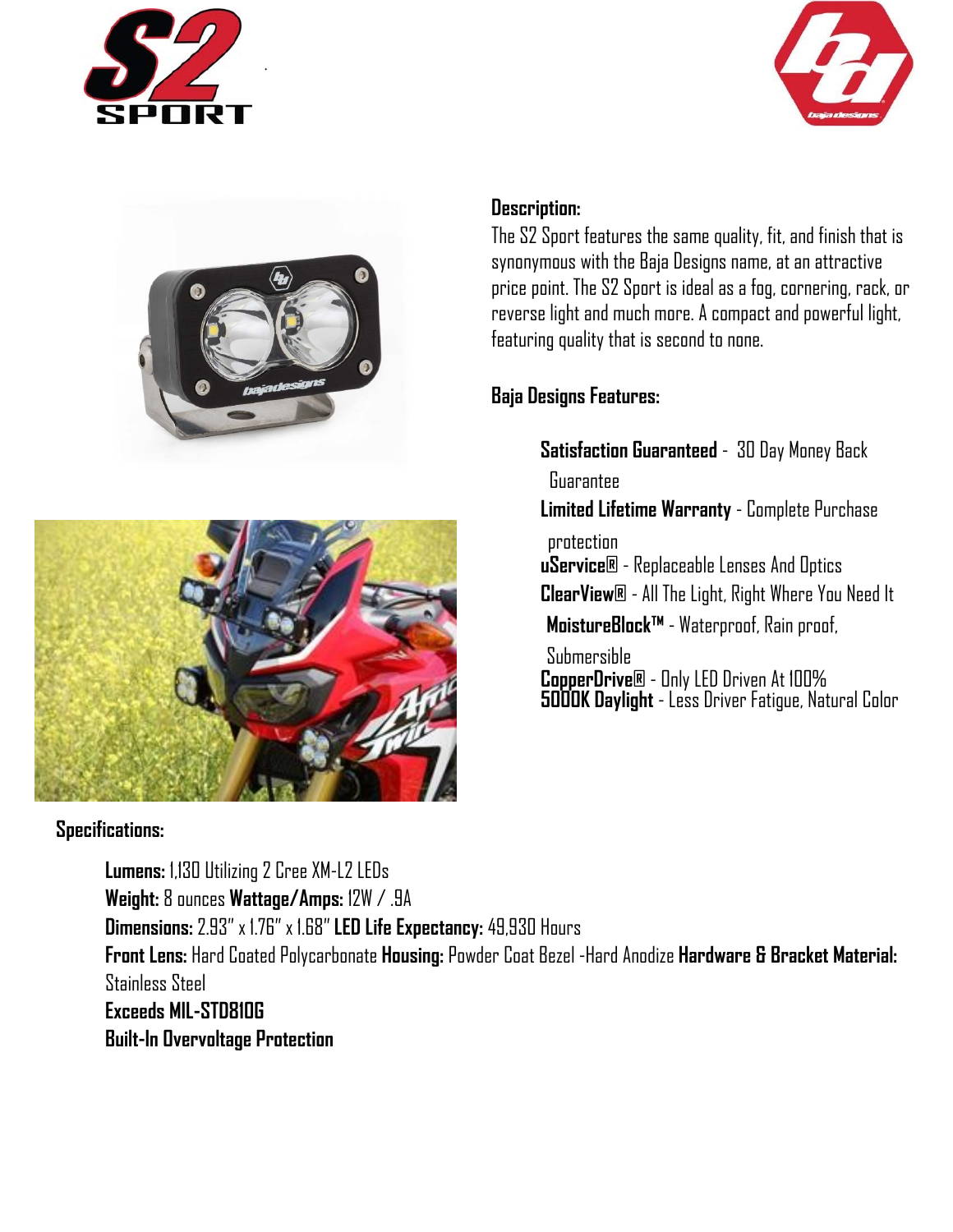











#### **Standards of Compliance:**

**MIL-STD-810G Certified** - (Low Temperature Test, High Temperature, Temperature & Humidity, Thermal Shock Cycling, Dust, Random Vibration,

Mechanical Shock, Low Pressure & Drip Box Water)

**IP69K Certified** - (Submersible to 9ft)

**IK10 Compliant** - (Mechanical Impact Testing)

**Salt Spray Certified** 

**Driving/Combo:** Maximum trail coverage in a single light. The Driving/Combo pattern is equipped with both Driving<br>(42°) and\_spot (9°) optics to provide you with a smooth blend of light for both near field applications an (Lighting Zone 3)

**Wide Cornering:** BD was the first to develop a pattern specifically for cornering, dust and/or fog conditions. The Wide Driving pattern offers a 42° flattened horizontal beam for the ultimate in comfort lighting. (Lighting Zones 1 & 2)

**Spot:** A longer and narrower 9° beam focus for illumination further down the trail or road. The Spot pattern is designed to be used in conjunction with additional Wide Driving and/or Driving/Combo beam lights. (Lighting Zone 4  $65)$ 

**Flood:** Excellent work light or "scene light" with an extremely smooth 115° circle that projects about 40ft. This pattern is not suitable for driving. (Lighting Zone 7)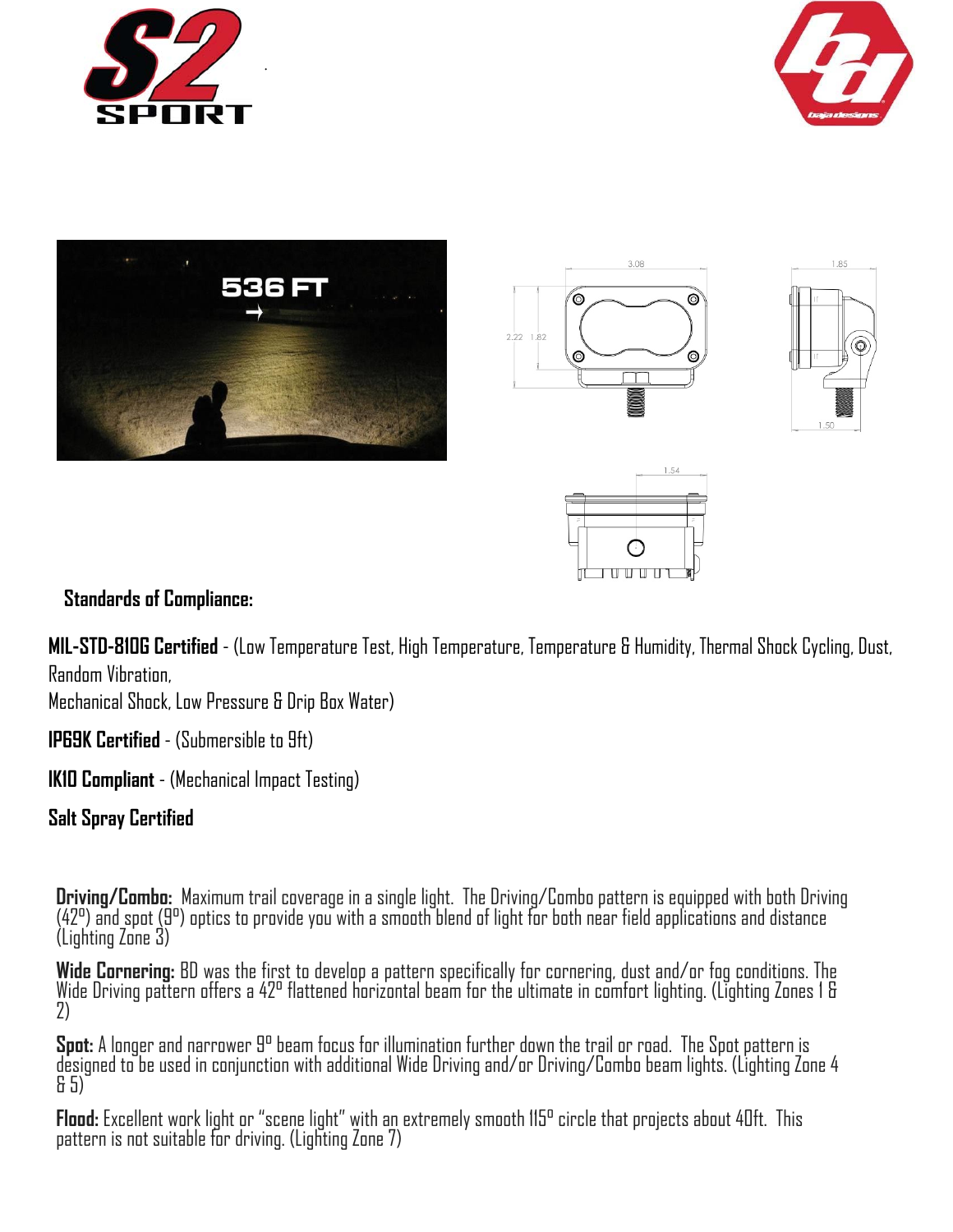



| <b>Part Number</b> | <b>Description</b>                                     | Size                                 | <b>Lumens</b> | Amps/Watts |
|--------------------|--------------------------------------------------------|--------------------------------------|---------------|------------|
| 54-0001            | S2 Sport, LED Spot                                     | 2.93" x 1.76" x 1.68"                | 1,130         | 12W / .9A  |
| 54-0001BL          | S2 Sport, LED Spot,<br>Blue                            | 2.93" x 1.76" x 1.68"                | 1,130         | 12W / .9A  |
| 54-0001GR          | S2 Sport, LED Spot,<br>Green                           | $2.93''$ x $1.76''$ x $1.68''$       | 1,130         | 12W / .9A  |
| 54-0001RD          | S2 Sport, LED Spot,<br>Red                             | $2.93''$ x $1.76''$ x $1.68''$       | 1,130         | 12W / .9A  |
| 54-0001WT          | S2 Sport, White, LED<br>Spot                           | 2.93" x 1.76" x 1.68"                | 1,130         | 12W / .9A  |
| 54-0003            | S <sub>2</sub> Sport, LED<br>Driving/Combo             | 2.93" x 1.76" x 1.68"                | 1,130         | 12W / .9A  |
| 54-0003WT          | S2 Sport, White, LED<br>Driving/Combo                  | 2.93" x 1.76" x 1.68"                | 1,130         | 12W / .9A  |
| 54-0005            | S2 Sport, LED Wide<br>Cornering                        | 2.93" x 1.76" x 1.68"                | 1,130 - Per   | 12W / .9A  |
| 54-0005WT          | S <sub>2</sub> Sport, LED Wide<br>Cornering, White     | 2.93" x 1.76" x 1.68"                | $1,130 - Per$ | 12W / .9A  |
| 54-0006            | S2 Sport, LED<br>Work/Scene                            | 2.93" x 1.76" x 1.68"                | $1,130 - Per$ | 12W / .9A  |
| 54-0006WT          | <b>S2 Sport, White, LED</b><br>Work/Scene              | 2.93" x 1.76" x 1.68"                | 1,130 – Per   | 12W / .9A  |
| 54-0011            | S2 Sport, Amber, LED<br>Spot                           | 2.93" x 1.76" x 1.68"                | 1,130 - Per   | 12W / .9A  |
| 54-0011WT          | S2 Sport, White,<br>Amber, LED Spot                    | 2.93" x 1.76" x 1.68"                | 1,130         | 12W / .9A  |
| $54 - 0013$        | S2 Sport, Amber LED<br>Driving/Combo,                  | 2.93" x 1.76" x 1.68"                | 1,130         | 12W / .9A  |
| 54-0013WT          | S2 Sport, White,<br>Amber LED<br>Driving/Combo         | 2.93" x 1.76" x 1.68"                | 1,130         | 12W / .9A  |
| 54-0015            | S2 Sport, Amber LED<br>Wide Cornering                  | $2.93'' \times 1.76'' \times 1.68''$ | 1,130         | 12W / .9A  |
| 54-0015WT          | S2 Sport, White,<br>Amber LED Wide<br><b>Cornering</b> | 2.93" x 1.76" x 1.68"                | 1,130         | 12W / .9A  |
| <b>54-0016</b>     | S2 Sport, Amber, LED<br>Work/Scene                     | 2.93" x 1.76" x 1.68"                | 1,130         | 12W / .9A  |
| 54-1001            | S <sub>2</sub> Sport, Flush<br>Mount, LED Spot         | $2.93'' \times 1.76'' \times 1.68''$ | 1,130         | 12W / .9A  |
| 54-1001WT          | S2 Sport, White,<br>Flush Mount, LED Spot              | 2.93" x 1.76" x 1.68"                | 1,130         | 12W / .9A  |
| 54-1003            | S2 Sport, Flush<br>Mount, LED<br>Driving/Combo         | 2.93" x 1.76" x 1.68"                | 1,130         | 12W / .9A  |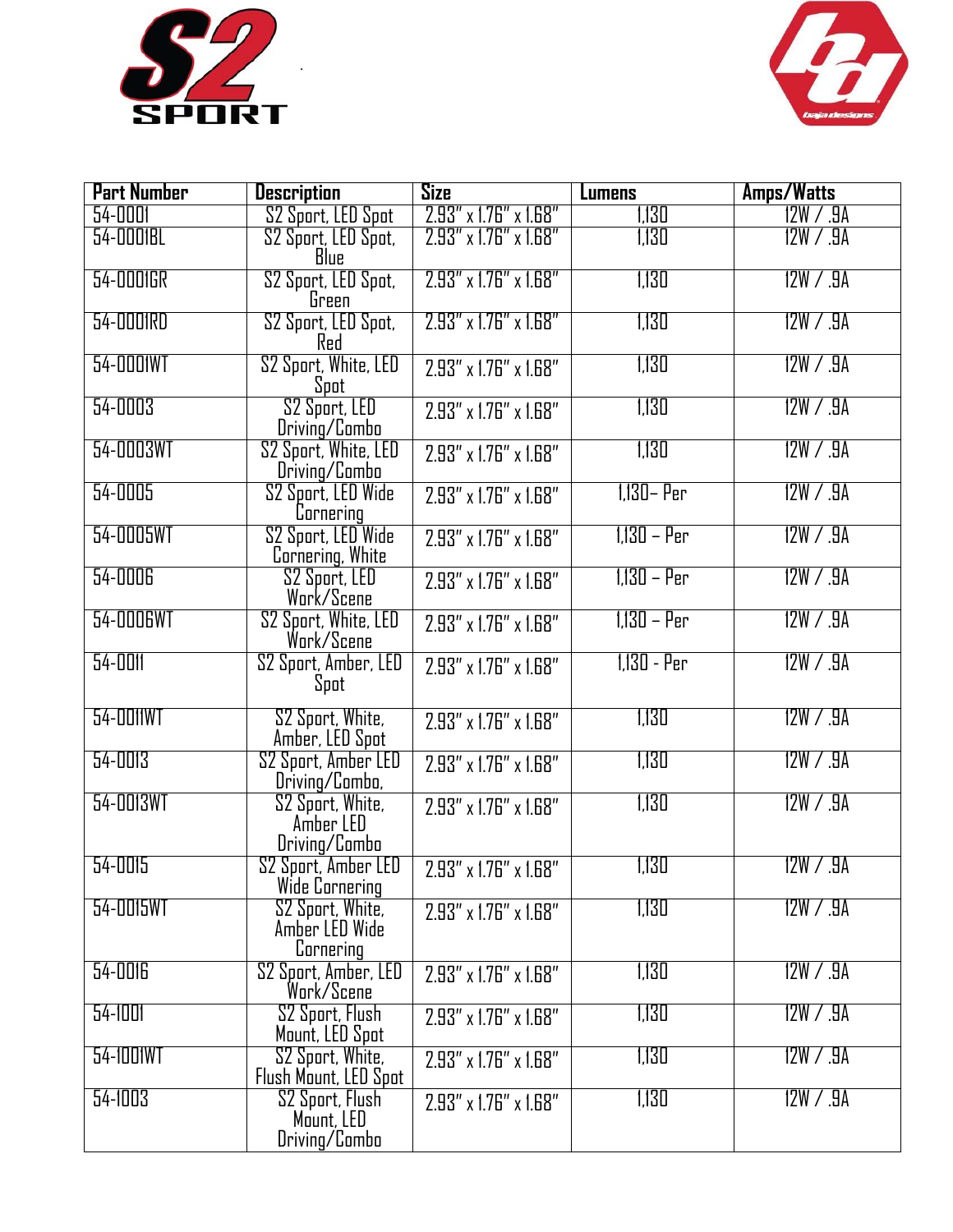

.



| 54-1003WT   | S2 Sport, White,<br>Flush Mount, LED<br>Driving/Combo                                   | 2.93" x 1.76" x 1.68"                | 1,130         | 12W / .9A         |
|-------------|-----------------------------------------------------------------------------------------|--------------------------------------|---------------|-------------------|
| 54-1005     | S <sub>2</sub> Sport, Flush<br>Mount, LED Wide<br>Cornering                             | 2.93" x 1.76" x 1.68"                | 1,130         | 12W / .9A         |
| 54-1005WT   | S2 Sport, White,<br>Flush Mount, LED<br>Wide-Cornering                                  | 2.93" x 1.76" x 1.68"                | 1,130         | 12W / .9A         |
| 54-1006     | S2 Sport, Flush<br>Mount, LED<br>Work/Scene                                             | 2.93" x 1.76" x 1.68"                | 1,130         | 12W / .9A         |
| 54-1006WT   | S2 Sport, White,<br>Flush Mount, LED<br>Work/Scene                                      | 2.93" x 1.76" x 1.68"                | 1,130         | 12W / .9A         |
| 54-1013     | S2 Sport, Flush<br>Mount LED Driving,<br>Amber                                          | 2.93" x 1.76" x 1.68"                | 1,130         | 12W / .9A         |
| 54-1013WT   | S2 Sport, White,<br>Amber, Flush Mount<br><b>LED Driving</b>                            | $2.93'' \times 1.76'' \times 1.68''$ | 1,130         | 12W / .9A         |
| $54 - 1015$ | S2 Sport, Amber<br>Flush Mount LED Wide                                                 | 2.93" x 1.76" x 1.68"                | 1,130         | 12W / .9A         |
| 54-1015WT   | <b>Cornering</b><br>S2 Sport, White,<br>Amber, Flush Mount<br><b>LED Wide Cornering</b> | 2.93" x 1.76" x 1.68"                | 1,130         | 12W / .9A         |
| 54-7801     | S2 Sport, Pair Spot<br>LED                                                              | 2.93" x 1.76" x 1.68"                | 1,130 - Per   | $12W / .9A - Per$ |
| 54-7803     | S2 Sport, Pair<br>Driving/Combo LED                                                     | 2.93" x 1.76" x 1.68"                | 1,130 - Per   | 12W / .9A - Per   |
| 54-7805     | S2 Sport, Pair Wide<br>Cornering LED                                                    | 2.93" x 1.76" x 1.68"                | 1,130 - Per   | 12W / .9A - Per   |
| $54 - 7806$ | S <sub>2</sub> Sport, Pair<br>Work/Scene LED                                            | 2.93" x 1.76" x 1.68"                | 1,130 - Per   | $12W / .9A - Per$ |
| 54-7811     | S2 Sport, Pair<br>Amber, LED Spot                                                       | 2.93" x 1.76" x 1.68"                | $1,130 - Per$ | $12W / .9A - Per$ |
| 54-7813     | S2 Sport, Pair Amber<br>LED Driving/Combo,                                              | 2.93" x 1.76" x 1.68"                | 1,130 - Per   | 12W / .9A - Per   |
| 54-7815     | S2 Sport, Pair Amber<br><b>LED Wide Cornering</b>                                       | 2.93" x 1.76" x 1.68"                | 1,130 - Per   | 12W / .9A - Per   |
| 54-7816     | S2 Sport, Pair<br>Work/Scene Amber<br>LED                                               | $2.93'' \times 1.76'' \times 1.68''$ | 1,130 - Per   | 12W / .9A - Per   |

## **LIMITED LIFETIME WARRANTY**

Baja Designs proudly offers a LIFETIME WARRANTY against manufacturer's defect on all of the products that we manufacture.

These are comprehensive warranties; other than the exclusions below – you're covered. If your LED burns out, you're covered. Additionally, cutting off our connector or changing your lenses does not automatically void your warranty.